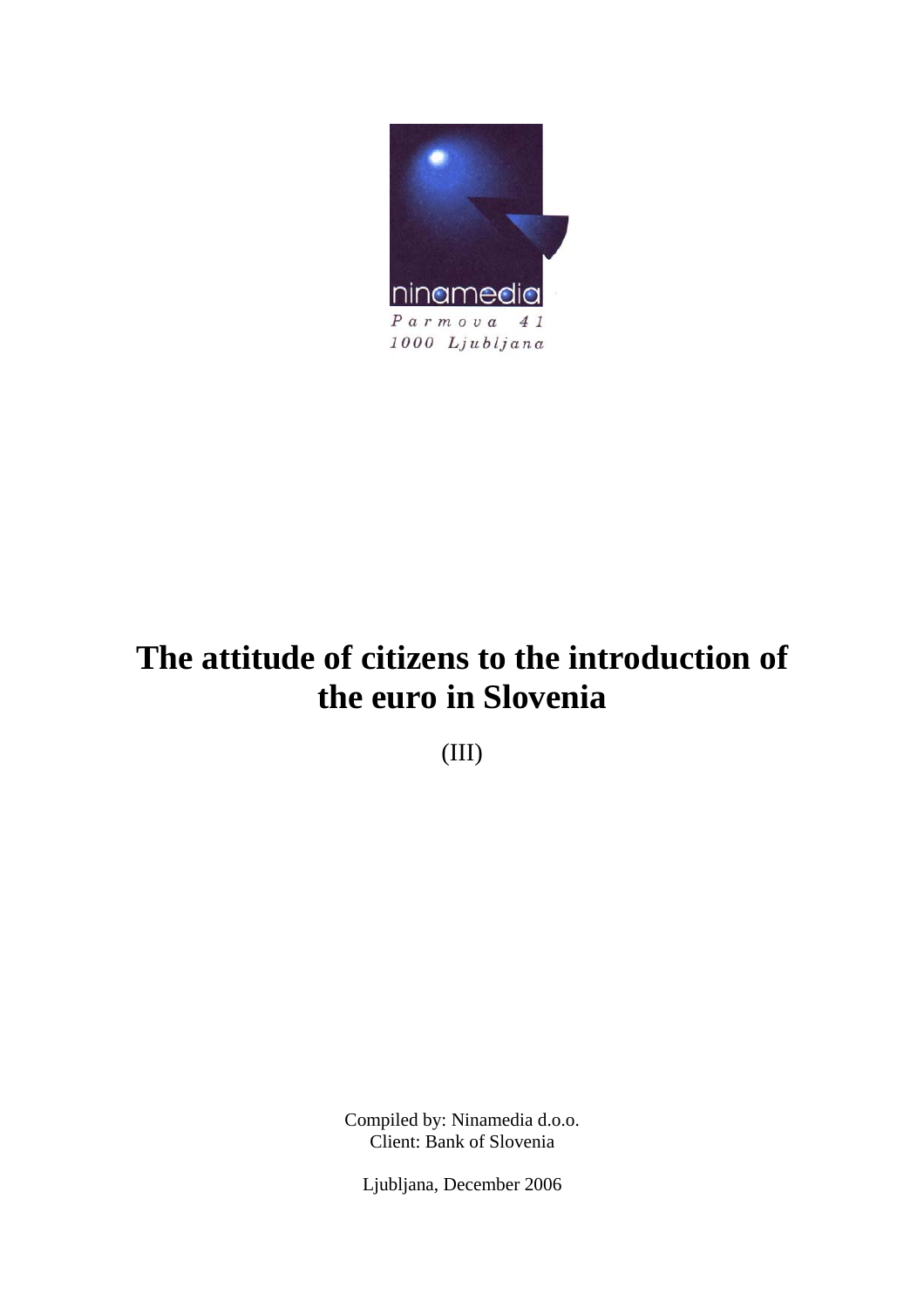## **1. SUMMARY**

- The December survey for the most part confirmed the findings of the two previous ones: the great majority of respondents have sufficient information regarding the introduction of the euro, and more than nine tenths know the date of introduction of the euro. The method of providing information about the introduction of the euro has been consistently similar, while the latest survey has shown that various leaflets have contributed most to people being better informed.
- As in the September and June surveys, the largest number of respondents obtain information on the introduction of the euro from television, except this proportion has fallen by one tenth, and is followed by the print media, various leaflets, friends and acquaintances and the radio. Internet sites are given only rarely as the main source of information, while the dedicated "europhone" telephone line has remained practically entirely unknown, or rather respondents have not used it. Respondents continue to regard television as the ideal form of providing information, followed by newspapers, publications and radio. Information over the Internet is desired by a meagre proportion of respondents, approximately the same number as actually obtain information via that medium. In general the picture of "desire" is very similar to the actual circumstances and the situation from previous surveys.
- The largest number of respondents desire information on measures to prevent unjustified price increases, the rules regarding rounding up and security elements. Over a tenth wish to be better informed regarding the appearance of banknotes and coins, while slightly less desire additional information on the appearance of banknotes and coins and on the exchange rate between the tolar and euro.
- More than half the respondents were not able to identify any security elements of the euro banknotes, and the rest for the most part mentioned the security thread, watermark and hologram. Relative to previous surveys there was also an increase in the proportion of those that mentioned the golden-yellow stripe, the changing-colour number, the see-through number and the special paper.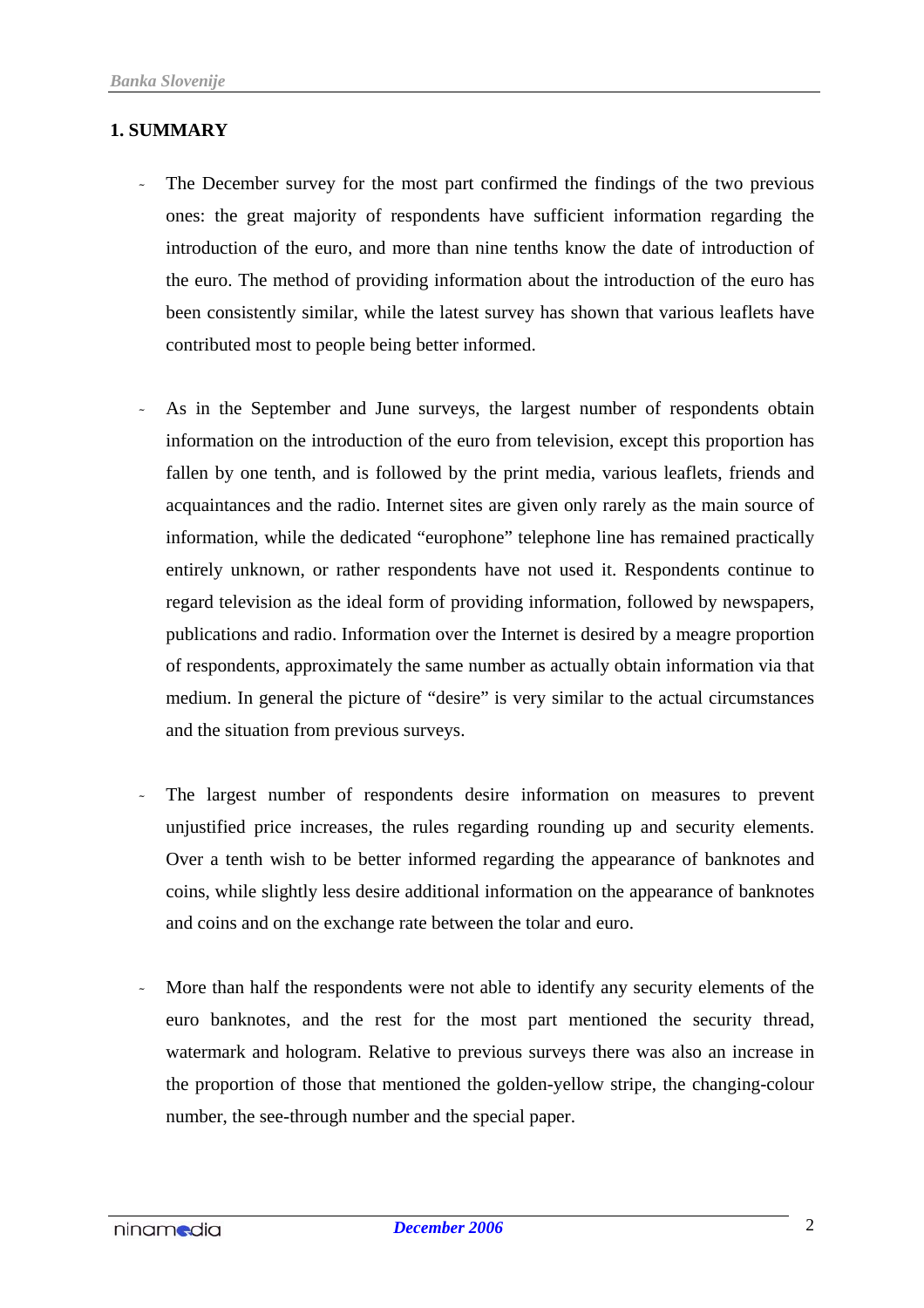- Just under a quarter of respondents stated that they did not know how long they could exchange tolars for euros for free at banks and savings banks, while the rest quoted a rather motley selection of deadlines. More than a third believed that the deadline was one month, a fifth thought that it was two months, and 15% three months. The fact that there is quite a variety of deadlines in connection with the transition to the euro has undoubtedly confused respondents, and probably for this reason there are relatively few who could identify the correct deadline up to which tolars may be freely exchanged.
- Upon the introduction of the euro the largest number of respondents are worried about possible price rises, and then about incorrect rounding up, reduced purchasing power and difficulties in doing conversions. More than a third of respondents believed that the introduction of the euro would be positive for them personally, while just over a quarter felt the opposite.
- More than eight tenths of respondents were familiar with euro banknotes and coins, and approximately the same proportion had already used them. As for identifying the denominations of euro banknotes, the largest number of respondents cited 100 euros, while the least mentioned was the 200 euro banknote.
- Among the majority of respondents, their attitude to the coins will not change, since more than half of the respondents have already been using the coins and will continue to do so, while just over 40 per cent have not yet used them but will do so now.

In general we could conclude that the December survey has in all areas confirmed the findings of the September and June surveys. Just prior to the introduction of the euro we can assess the situation in terms of familiarity, the general level at which people are informed and their expectations as good, while familiarity with the subject has somewhat strengthened with the imminent adoption of the euro. The somewhat poorer familiarity with the situation among certain socio-demographic groups, which we identified in the first two surveys, has also been affirmed by the latest survey (the oldest people, those less educated and rural inhabitants), while there has been a marked improvement in familiarity with the subject within the group of youngest respondents. Television has been and remains the most frequent and also most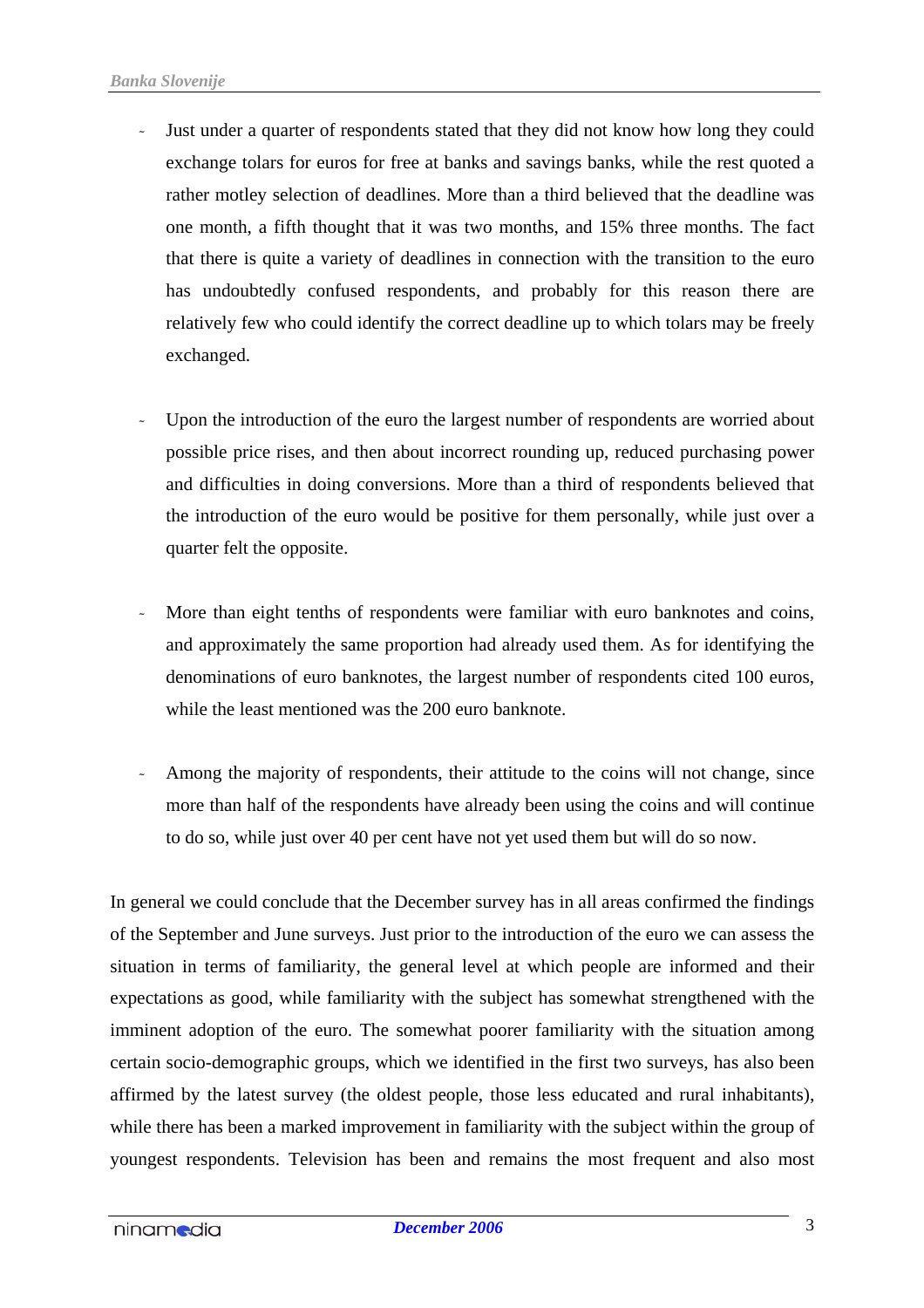desired channel of information on this subject, while lately leaflets have made a major contribution to the level of information acquired.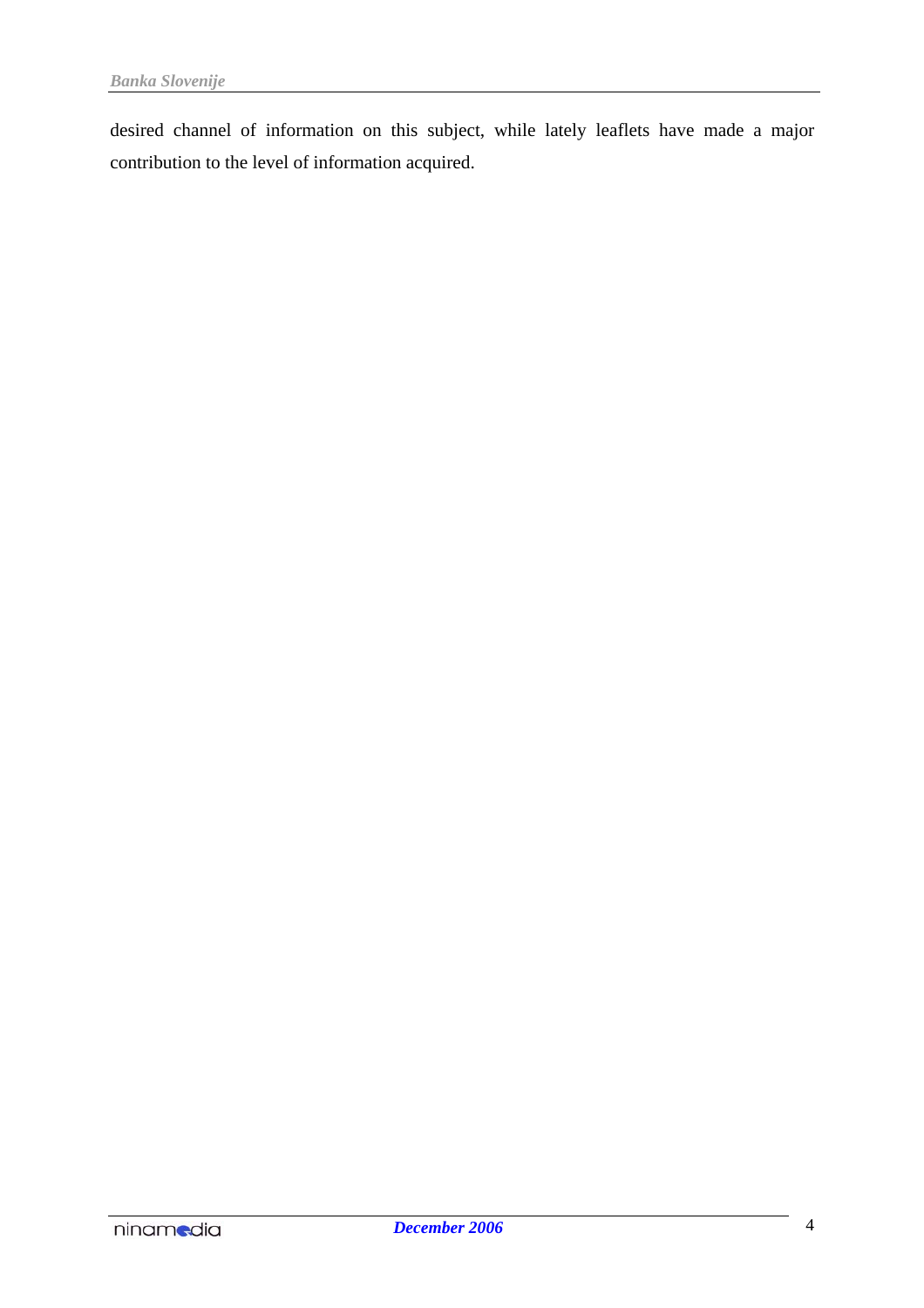# **CONTENTS**

| 1. SUMMARY                      | $\boldsymbol{2}$ |
|---------------------------------|------------------|
| 2. INTRODUCTION                 | 5                |
| <b>3. PUBLIC OPINION SURVEY</b> | 6                |
| 4. ANNEX                        | 19               |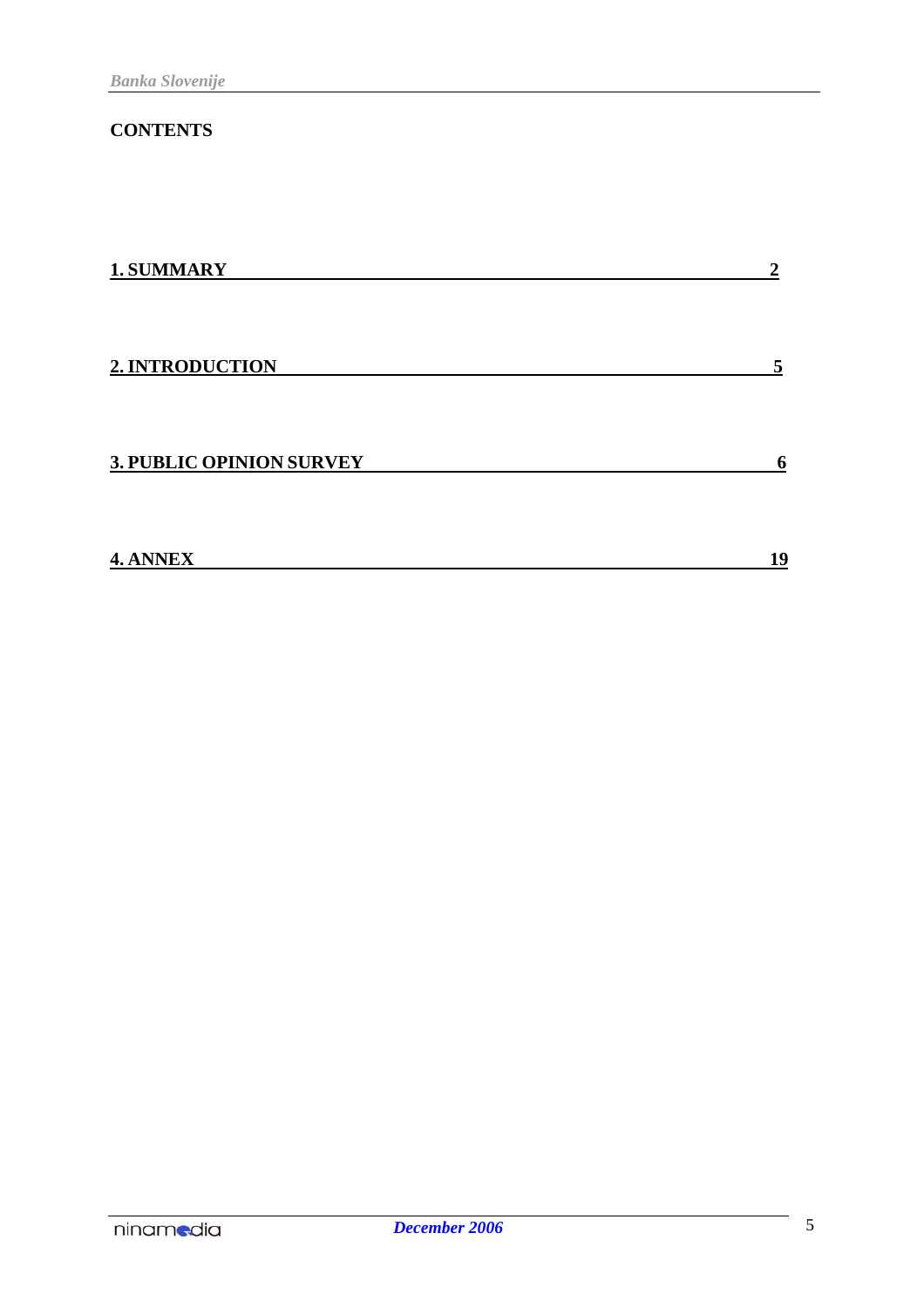## **2. INTRODUCTION**

At the beginning of 2007 Slovenia will introduce the euro as its legal tender. To this end the Bank of Slovenia decided to conduct three public opinion surveys, whereby it has sought to determine the attitude of citizens to this event, the perception of and support for the introduction of the single currency, the expectations and fears regarding the introduction of the euro, the level of familiarity with the money, how well informed people are and to identify possible channels of information.

**The third** survey of the attitude of citizens to the introduction of the euro in Slovenia was carried out by the Ninamedia agency between 11 and 13 December 2006. The survey was conducted by telephone, using a computer-supported telephone survey method. From the computer list we called 3536 randomly selected telephone subscribers, of whom 738 were not available at the time of the survey, 1296 did not wish to take part, and 502 did not match the sample requirements. A total of 1000 persons were surveyed.

In all the surveys the questionnaire was the same, although the second and third surveys contained the additional question, whether the attitude to the coins would change with the introduction of the euro.

For the survey we used a two-level random sample. The basic sampling involved the general telephone directory, from which households were randomly selected (whereby we took into account the geographical spread relative to Slovenia's statistical regions) and within them respondents were randomly selected by the method of the last birthday. The sample is representative of Slovenia by gender, age, education and statistical region.

Surveying was conducted in the Ninamedia telephone studio by the CATI method. Data processing was performed on SPSS software version 14.0.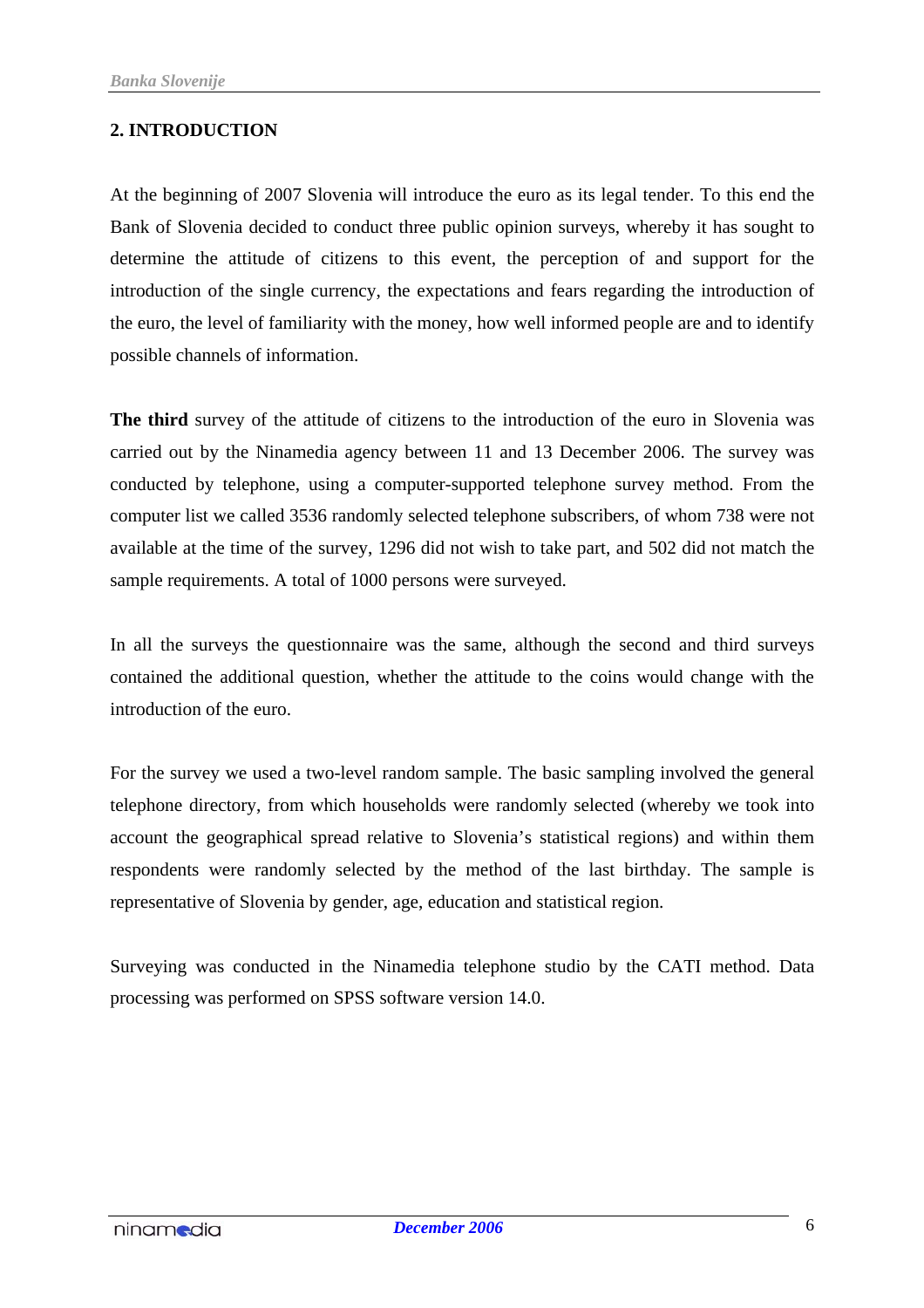## **3. PUBLIC OPINION SURVEY**

Below we present the results of the statistical analysis of data from the first and second public opinion surveys. We have set out the results of the two surveys comparatively, with frequency distribution tables for individual questions, graphic presentation and the correlation of individual questions with the socio-demographic characteristics of respondents and households.

#### **Do you have sufficient information about the introduction of the euro in Slovenia?**

|                        | <b>Jun. 06</b>  | <b>Sep. 06</b>  | <b>Dec. 06</b> |
|------------------------|-----------------|-----------------|----------------|
| yes                    | O7<br>Ō         | $\circ$<br>oj.- | 95,1           |
| $\mathbf{n}\mathbf{o}$ | 9<br>$\sqrt{2}$ | 19.U            | $\sim$<br>ں د  |
| don't know             | ں د             | D.U             | 1.0            |



**In the December survey the largest number of respondents (95.1%) stated that they have sufficient information regarding the introduction of the euro in Slovenia (in the June survey 87.1% gave this response and in September 83.4%). Those few who asserted that they do not have sufficient information are for the most part the oldest**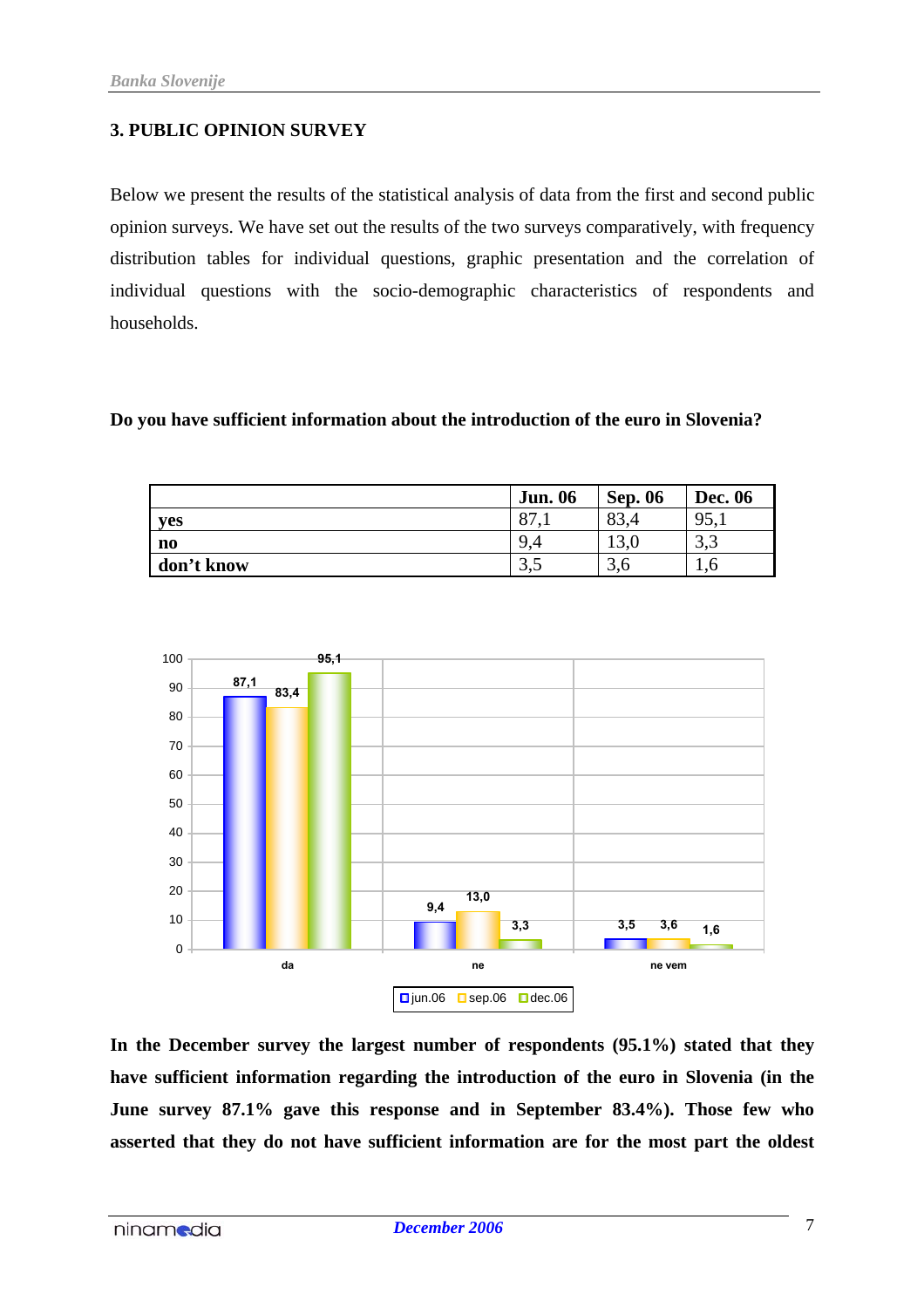**respondents, those with primary education (9.4%), unemployed persons (7.4%) and residents of the Dolenjska region (5.9%).**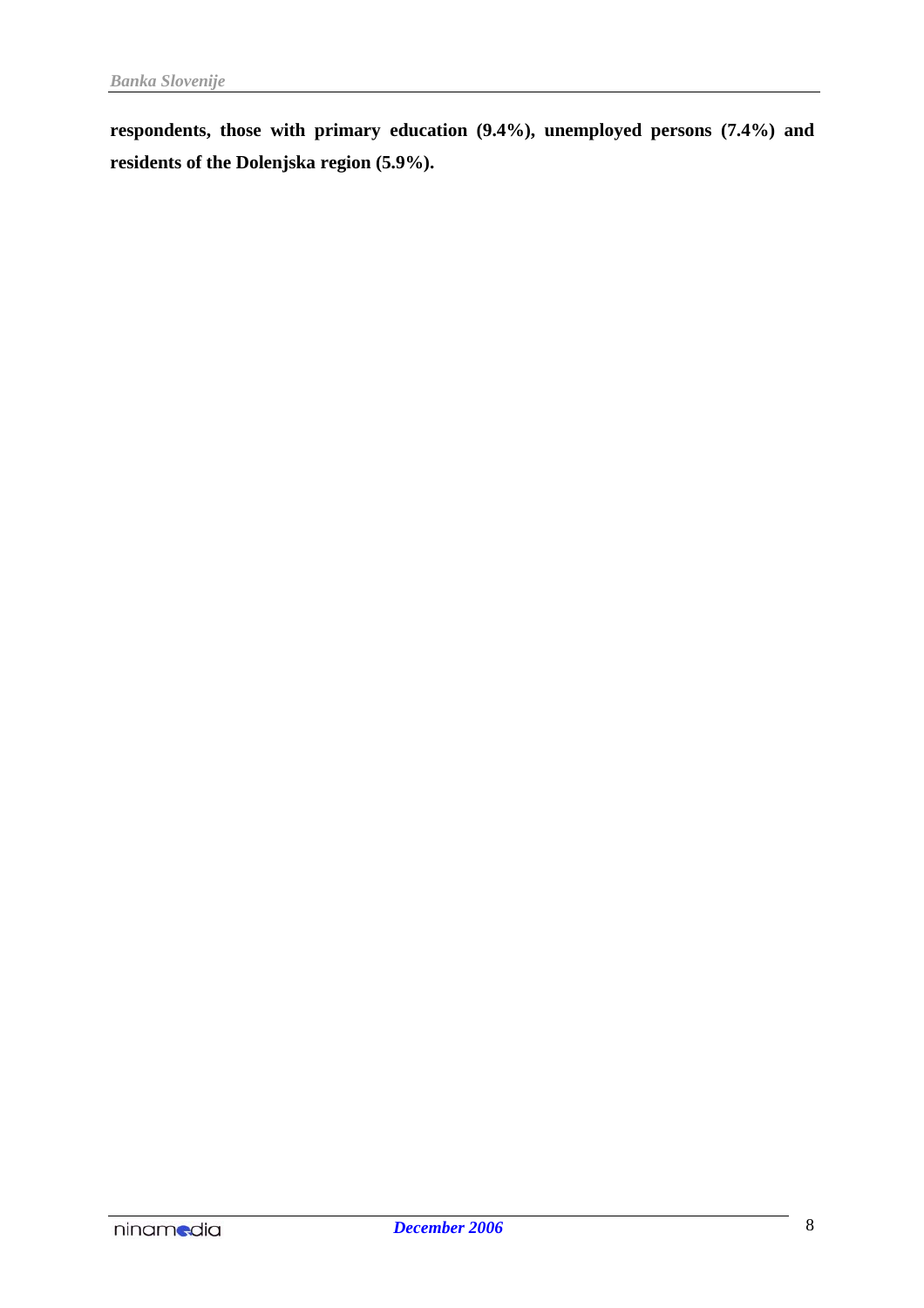Can you tell us the date that the euro will be introduced in Slovenia?

|                               | <b>Jun. 06</b> | <b>Sep. 06</b> | <b>Dec. 06</b> |
|-------------------------------|----------------|----------------|----------------|
| right answer (1 January 2007) |                | 88,2           | 94,            |
| wrong answer                  | 4.1            | 4.1            | ∠.⊣            |
| don't know                    | 8.1            | سم             | ر. ر           |



**More than nine tenths of respondents know the date of introduction of the euro in Slovenia (94.3%; September 88.2%; June 87.4%)**, **2.4% gave the wrong date and 3.3% do not know the date. Women, the elderly, less educated, unemployed, pensioners, residents of the countryside and the Gorenjska region account for the largest number that do not know.**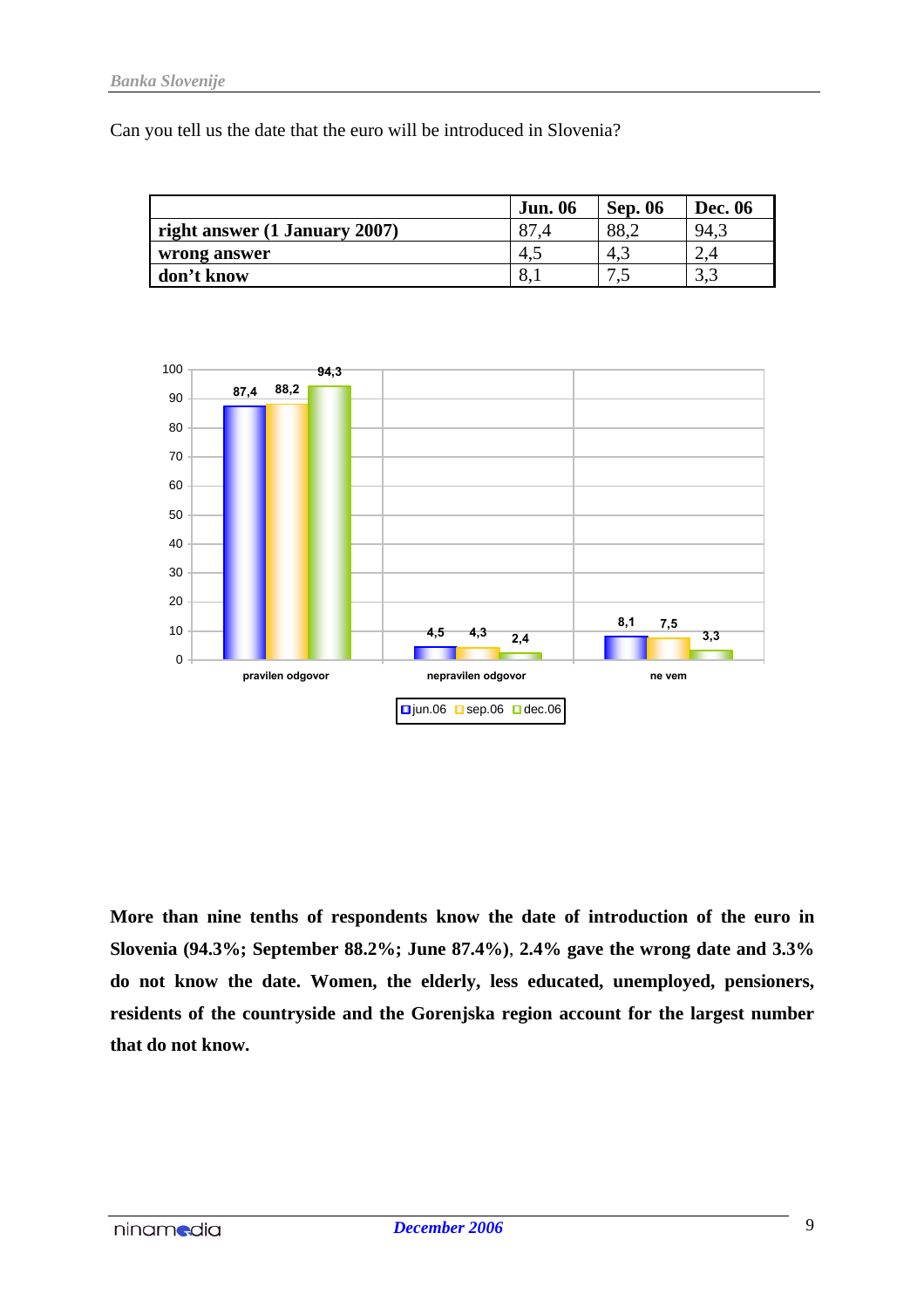Where did you get most information on the introduction of the euro?

|                                       | <b>Jun. 06</b> | <b>Sep. 06</b> | <b>Dec. 06</b> |
|---------------------------------------|----------------|----------------|----------------|
| television                            | 52,3           | 51,5           | 45,6           |
| print media                           | 16,6           | 20,6           | 17,8           |
| various leaflets                      | 13,1           | 9,4            | 17,5           |
| radio                                 | 5,3            | 4,9            | 6,6            |
| acquaintances, friends and co-workers | 6,4            | 6,5            | 5,1            |
| <b>Internet</b>                       | 2,4            | 3,1            | 2,6            |
| europhone                             | 0,1            | 0,3            | 0,5            |
| don't know                            | 2,8            | 2,0            | 3,0            |
| did not look for/get information      | 1,0            | 1,7            | 1,3            |



**The largest number of respondents obtain information about the introduction of the euro on television (45.6%; September 51.5%; June 52.3%), followed by print media (17.8%; September 20.6%; June 16.6%), various leaflets (17.5%; September 9.4%; June 13.1%), friends and acquaintances (5.1%; September 6.5%) and radio (6.6%). The Internet is given only rarely as the main source of information about the euro (2.6%; September 3.1%; June 2.4%), while the dedicated europhone telephone line remains entirely unknown or respondents do not use it. The data shows how in the latest period there has been a marked boost in the provision of information via leaflets, while there has been a decline in the effect of information on TV and in the print media. Leaflets are given as the main source of information about the euro in the largest numbers by**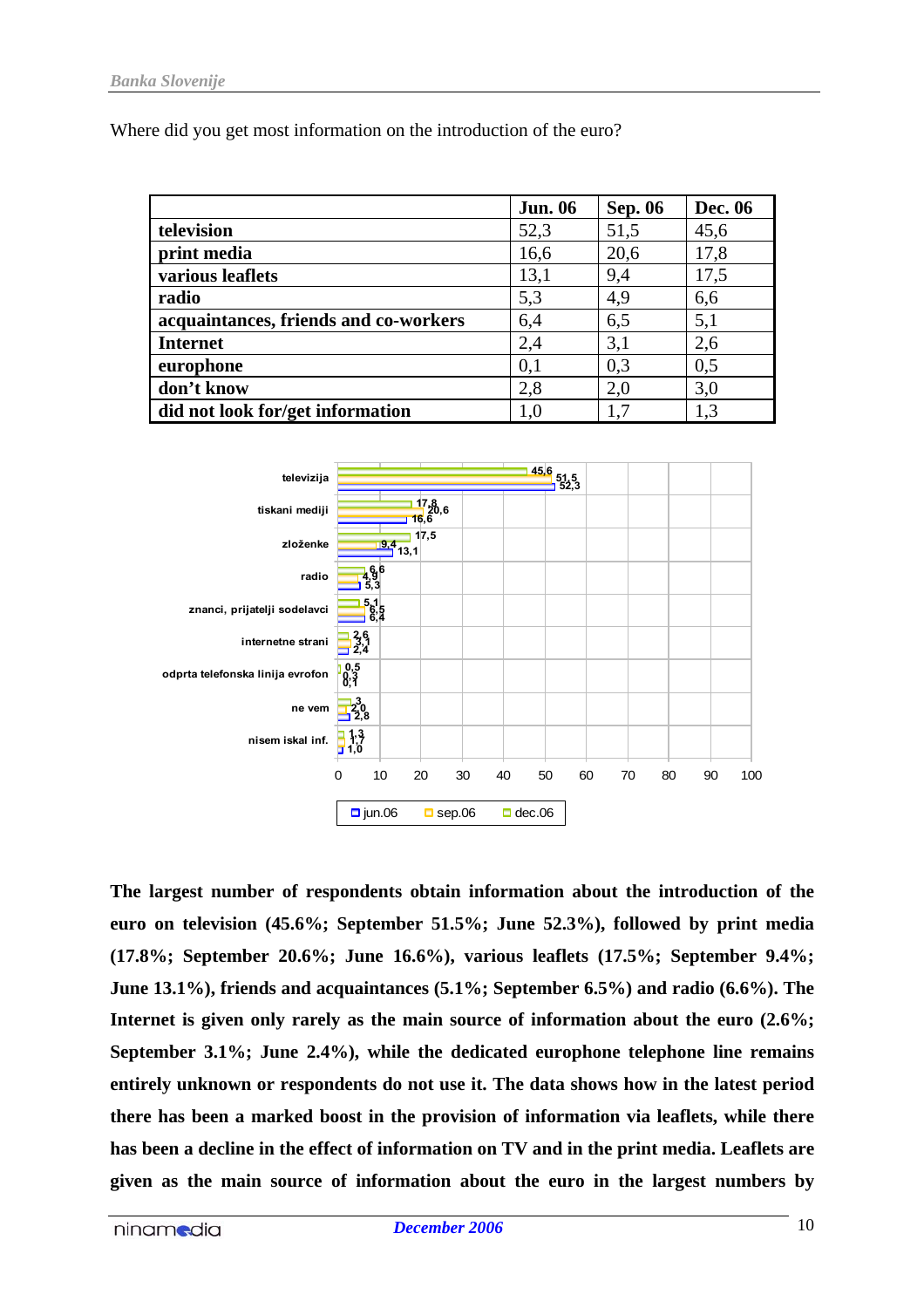**women, the elderly, those with primary education, pensioners, residents of large towns and cities and the residents of the Celje part of Štajerska and of Dolenjska.**

What in your opinion is the best source of information provision?

|                                             | <b>Jun. 06</b> | <b>Sep. 06</b> | <b>Dec. 06</b> |
|---------------------------------------------|----------------|----------------|----------------|
| television                                  | 56,2           | 59,6           | 54,3           |
| newspapers                                  | 15,4           | 12,4           | 14,9           |
| publications                                | 7,9            | 7,2            | 10,8           |
| radio                                       | 8,4            | 7,4            | 9,0            |
| <b>Internet</b>                             | 3,4            | 5,0            | 3,1            |
| presentations in shopping centres and fairs | 1,4            | 1,8            | 0.9            |
| magazines                                   | 0,2            | 0,7            | 0,4            |
| dedicated telephone lines                   | 0.1            | 0,3            | 0,3            |
| don't know                                  | 7,0            | 5,6            | 6,3            |



**Television is also again assessed as the best source of information provision, specifically for 54.3% of respondents (in September it was identified by 59.6% and in June by 56.2%), followed by newspapers (14.9%), publications (10.8%) and radio (9.0%). The results are slightly different from the previous two surveys, but the picture of "desire" is very similar to the actual situation, and a comparison of the actual situation with what is**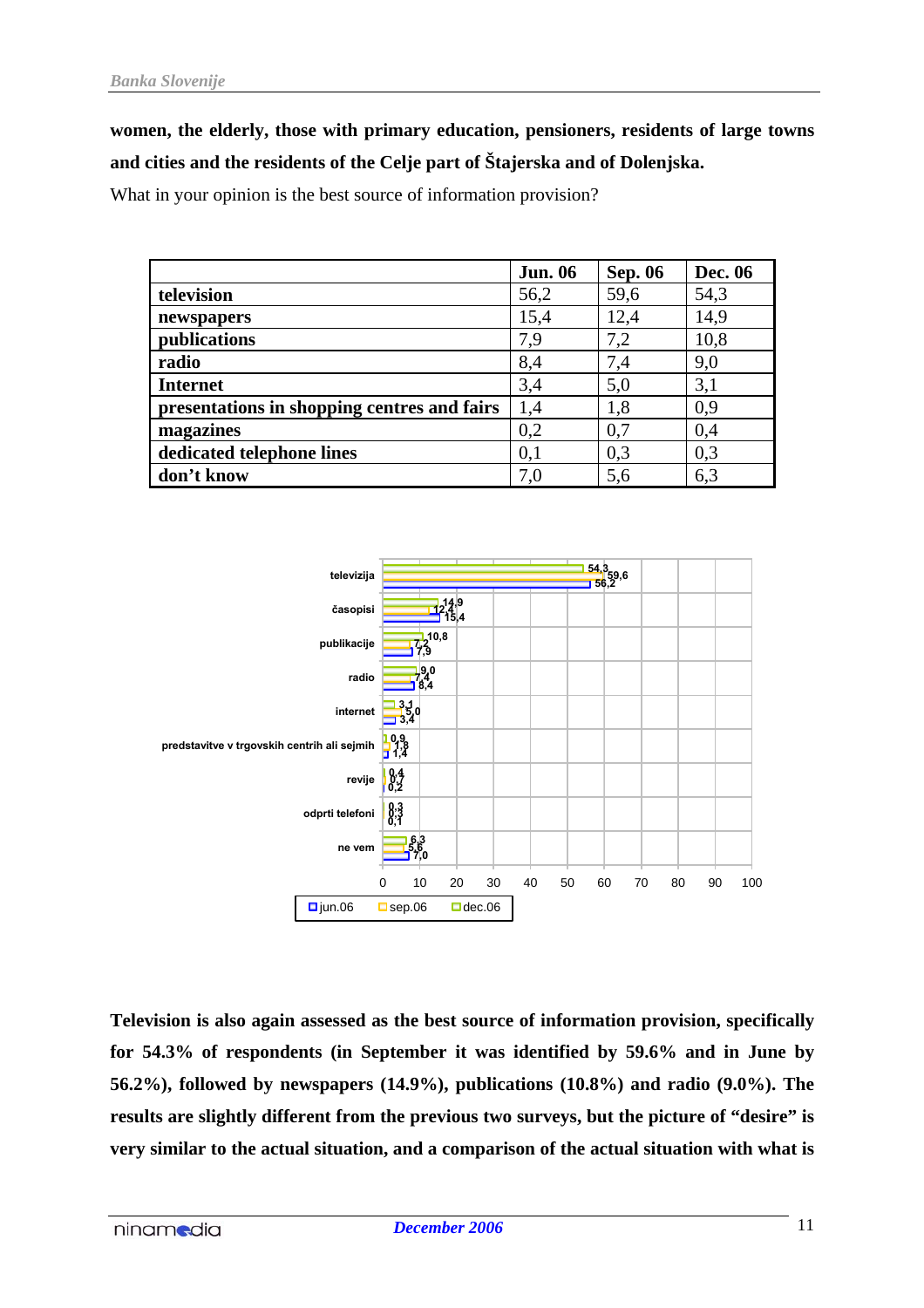**desired shows that the great majority of those that obtain information from television also actually desire this (76.3%).**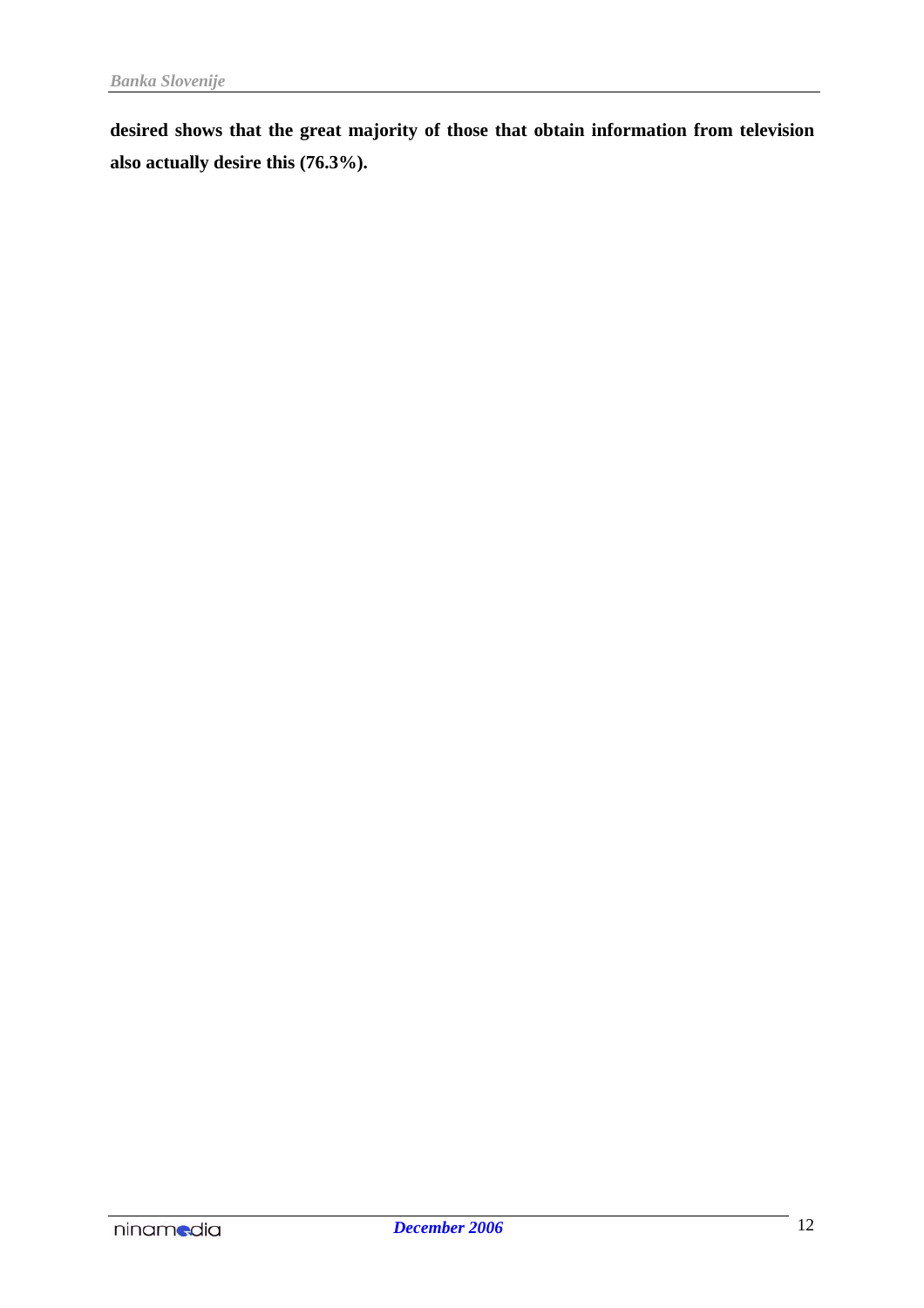Which of the following content would you like more detail or more information on? *(Two answers possible)*

|                                          | <b>Jun. 06</b> | <b>Sep. 06</b> | <b>Dec. 06</b> |
|------------------------------------------|----------------|----------------|----------------|
| measures against unjustified price       | 54,5           | 62,3           | 61,2           |
| <i>increases</i>                         |                |                |                |
| rules for rounding up                    | 19,6           | 20,8           | 21,1           |
| security elements of banknotes and coins | 10,4           | 13,9           | 19,4           |
| appearance of banknotes and coins        | 7,5            | 11,4           | 11,0           |
| tolar/euro exchange rate                 | 25,9           | 22,6           | 9,0            |
| money exchange scenarios                 | 8,3            | 10,1           | 6,8            |
| don't know                               | 7.9            | 5,3            | 6,7            |
| don't want more information              | 11,3           | 7.3            | 10,7           |



**Respondents desire more information on measures to prevent unjustified price increases (61.2%; September 62.3%; June 54.5%), on the rules of rounding up (21.1%; September 20.8%; June 19.6%) and on security elements (19.4%; September 13.9%; June 10.4%). Over a tenth (11.0%) wish to be better informed regarding the appearance of banknotes and coins, while slightly less desire additional information on the exchange rate between the tolar and euro (9.0%; September 22.6%; June 25.9%). Greater familiarity with the money exchange scenarios is desired by 6.8% of respondents. More information on measures against unjustified price increases is sought in the largest**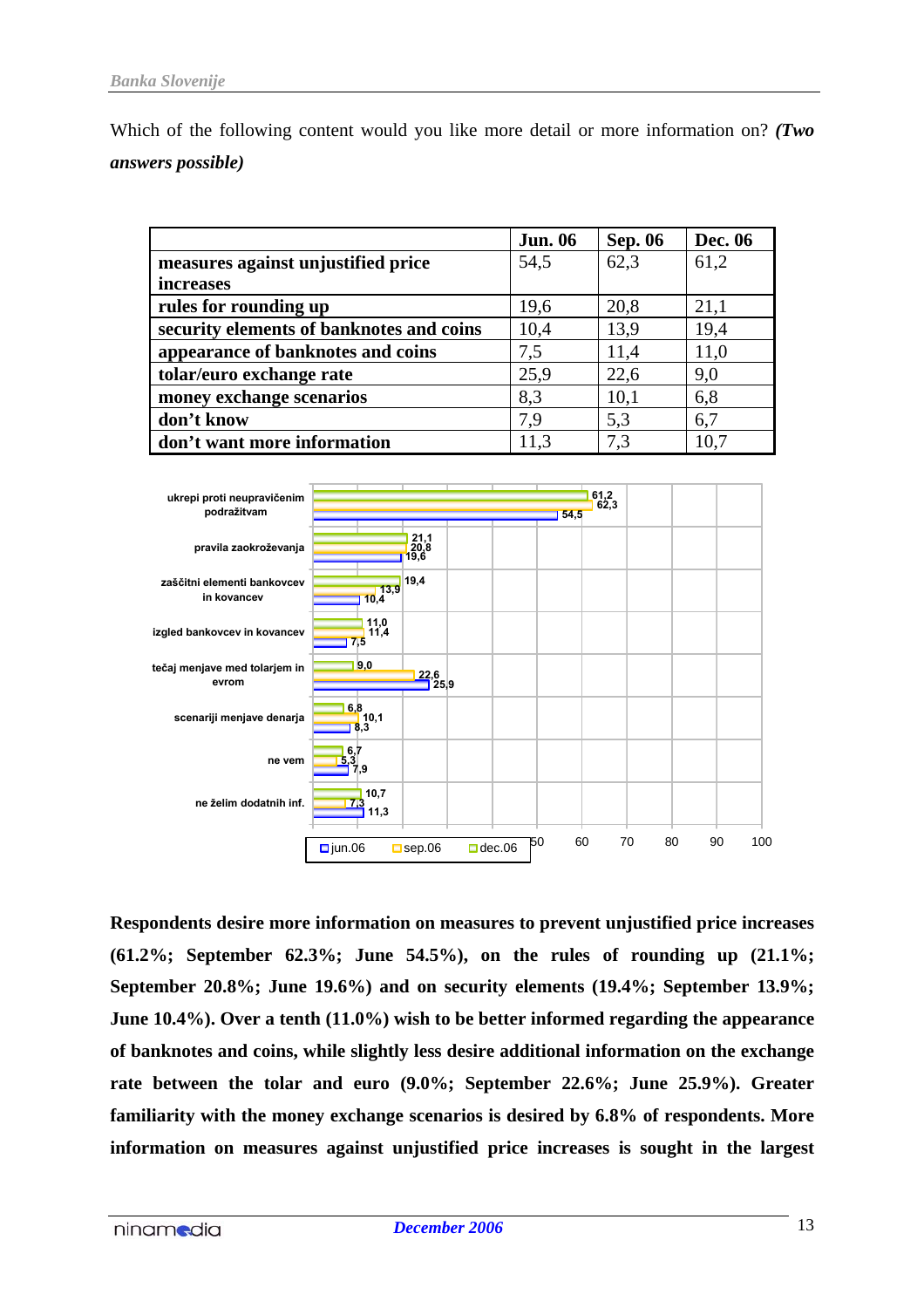**numbers by women, the youngest persons, those with secondary education, the unemployed, pupils and students and by the residents of the Celje part of Štajerska.**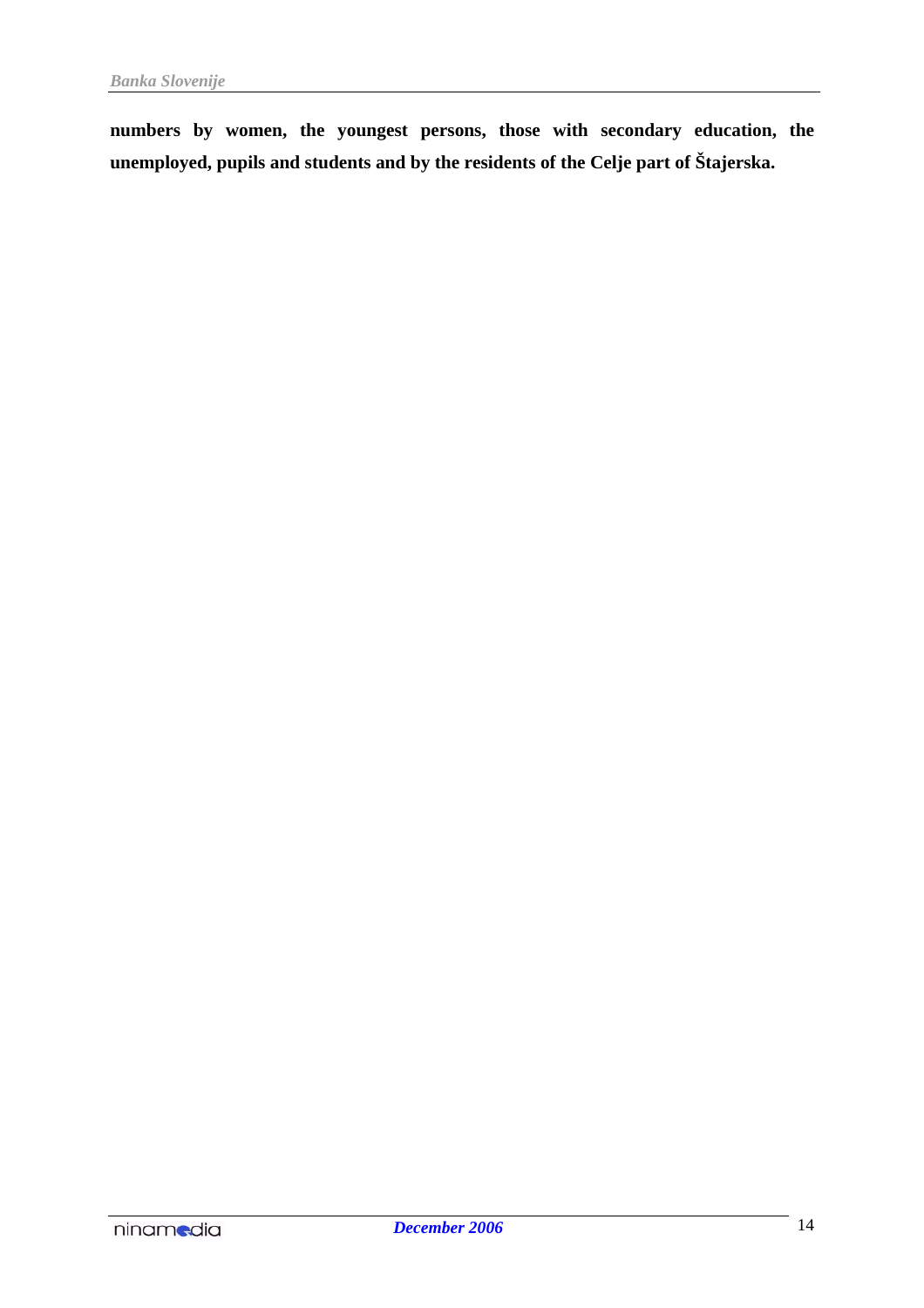Can you describe any euro banknote security elements? *(Five answers possible)*

|                        | <b>Jun. 06</b> | <b>Sep. 06</b> | <b>Dec. 06</b> |
|------------------------|----------------|----------------|----------------|
| security thread        | 14,0           | 17,6           | 29,4           |
| watermark              | 12,0           | 17,2           | 24,2           |
| hologram               | 3,7            | 5,8            | 13,2           |
| golden-yellow stripe   | 7,2            | 6,7            | 9,4            |
| colour-changing number | 1,8            | 2,8            | 8,5            |
| see-through number     | 1,8            | 1,9            | 3,6            |
| special paper          | 0,7            | 1,0            | 1,4            |
| other*                 | 1,0            | 0,3            | 0,8            |
| don't know any         | 75,3           | 70,7           | 54,2           |

*\* Under "other" one respondent mentioned: relief print (5x), the chip, three signs, silver print.*



**More than half of respondents (54.2%; September 70.7%; June 75.3%) could not describe any security elements of the euro banknotes. The remainder mentioned in the largest numbers the security thread (29.4%; September 17.6%; June 14.0%), the watermark (24.2%; September 17.2%; June 12.0%) and the hologram (13.2%; September 5.8%; June 3.7%). Relative to previous surveys there was also an increase in the proportion of those that mentioned the golden-yellow stripe, the changing-colour number, the see-through number and the special paper. Respondents who know none of**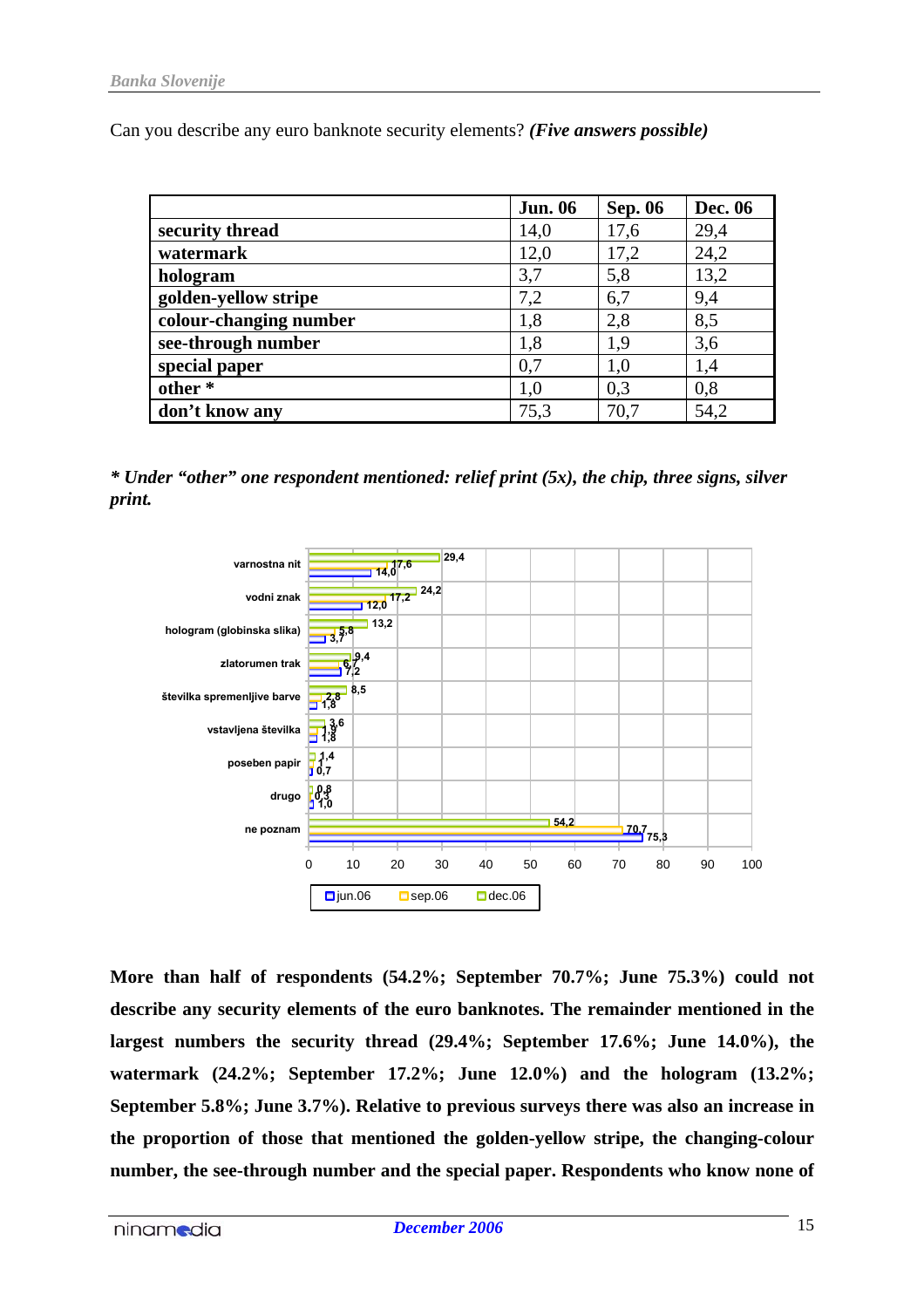**the security elements are most numerous among women, the oldest respondents, those with primary education and residents of the countryside and the Primorska region.**

Can you say how long it will be possible to exchange tolars for euros at banks and savings banks free of charge? *(Open question)*

|                 | <b>Jun. 06</b>           | <b>Sep. 06</b> | <b>Dec. 06</b>           |
|-----------------|--------------------------|----------------|--------------------------|
| one month       | 7,6                      | 15,9           | 34,7                     |
| two months      | 16,4                     | 11,9           | 19,6                     |
| three months    | 20,7                     | 20,4           | 15,2                     |
| four months     | 0,5                      | 1,0            | 0,3                      |
| five months     | 0,2                      | 0,4            | 0,3                      |
| six months      | 12,2                     | 12,3           | 4,3                      |
| seven months    |                          | 0,1            | 0,1                      |
| eight months    | $\overline{\phantom{0}}$ | 0,1            | $\overline{\phantom{a}}$ |
| nine months     |                          | 0,1            | 0,1                      |
| ten months      |                          | 0,2            |                          |
| one year        | 4,0                      | 5,9            | 1,5                      |
| thirteen months |                          | 0,1            | 0,1                      |
| fourteen months | $\overline{\phantom{0}}$ |                | 0,2                      |
| fifteen months  |                          | 0,8            | 1,0                      |
| don't know      | 38,4                     | 30,8           | 22,6                     |



**Just under a quarter of respondents (22.6%; September 30.8%; June 38.4%) stated that they did not know how long they could exchange tolars for euros for free at banks and savings banks, while the rest quoted a rather motley selection of deadlines. Over a third (34.7%; September 15.9%; June 7.6%) believed that the deadline was one month, 19.6% believed two months and 15.2% three months. Some even gave the deadline of six**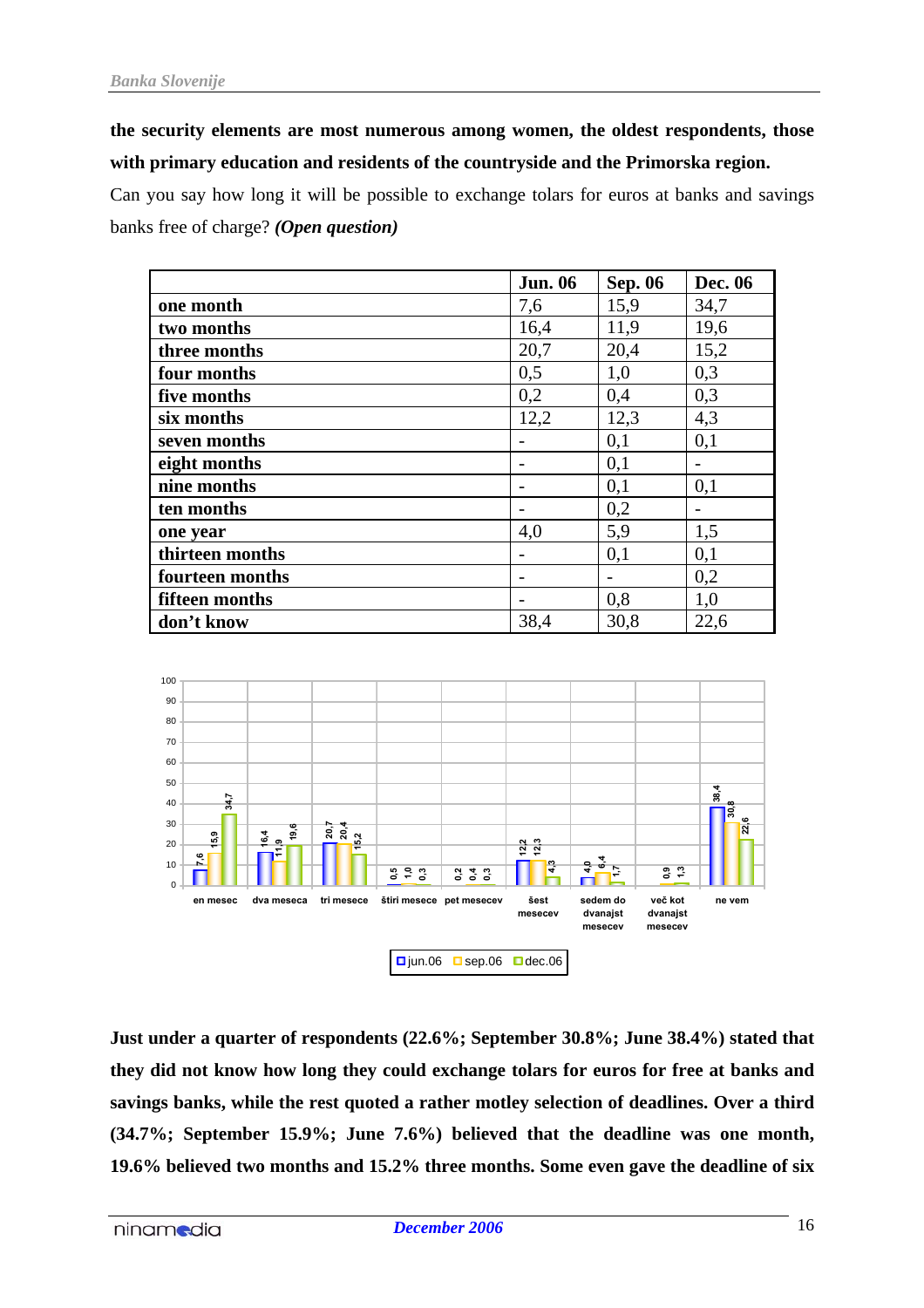**months (4.3%) and other possibilities. The fact that there is quite a variety of deadlines in connection with the transition to the euro has undoubtedly confused respondents, and probably for this reason there are relatively few who could identify the correct deadline up to which tolars may be exchanged for free.**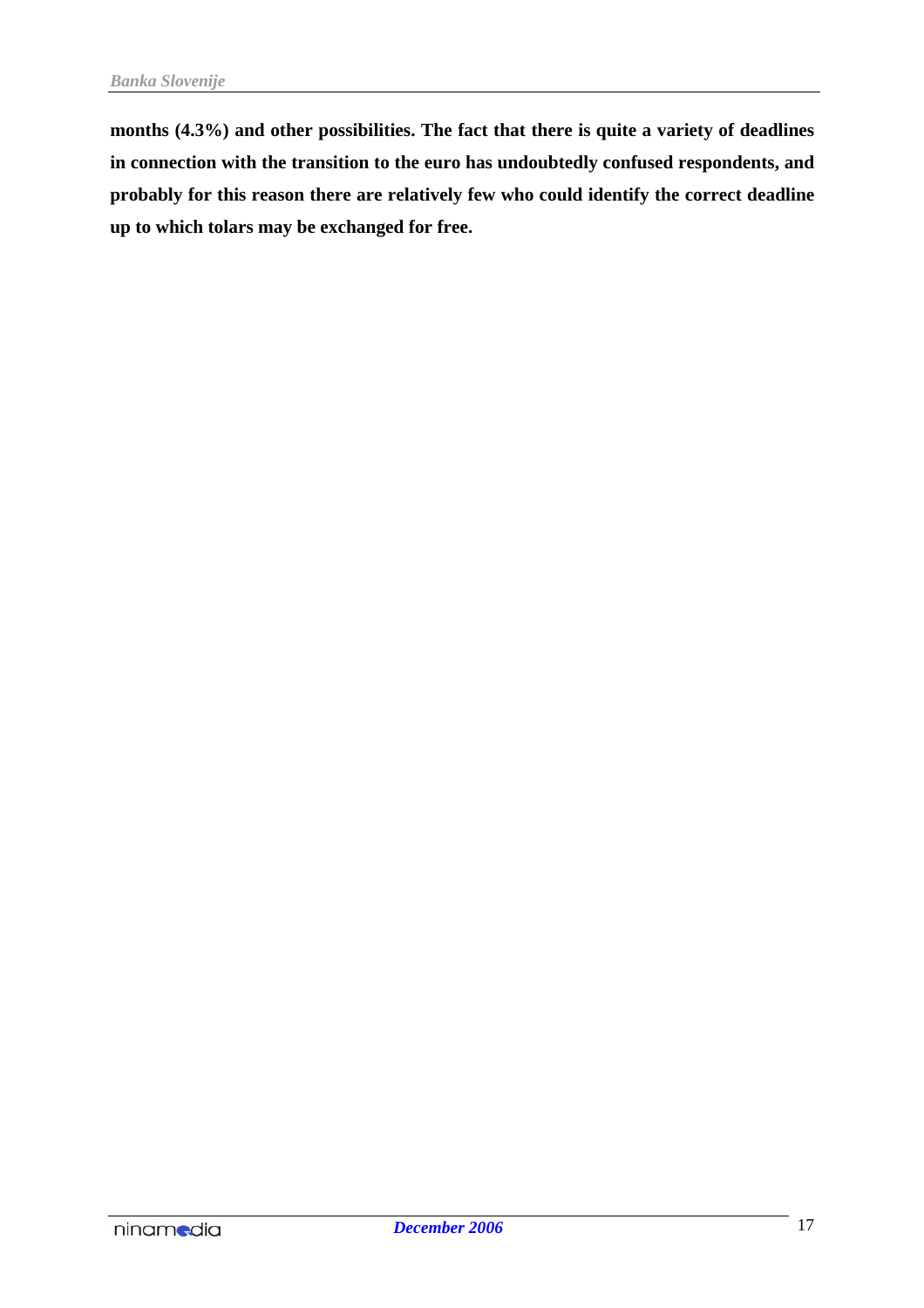What concerns you most about the introduction of the euro?

|                           | <b>Jun. 06</b> | <b>Sep. 06</b> | <b>Dec. 06</b> |
|---------------------------|----------------|----------------|----------------|
| price increases           | 41,9           | 41,6           | 39,4           |
| incorrect rounding up     | 16,6           | 14,9           | 14,8           |
| reduced purchasing power  | 14,1           | 15,0           | 14,5           |
| conversion problems       | 10,4           | 11,1           | 11,8           |
| loss of national identity | 2,4            | 2,4            | 3,5            |
| don't know                | 14,6           | 15,0           | 16,0           |



**Upon the introduction of the euro the largest number of respondents are worried about price increases (39.4%; September 41.6%; June 41.9%), followed by incorrect rounding up (14.8%; September 14.9%; June 16.6%), reduced purchasing power (14.5%; September 15.0%; June 14.1%) and difficulties with conversions (11.8%; September 11.1%; June 10.4%). Price increases are the biggest concern for men, the youngest respondents, the best and least educated, the unemployed, rural inhabitants and those in the Celje part of Štajerska.**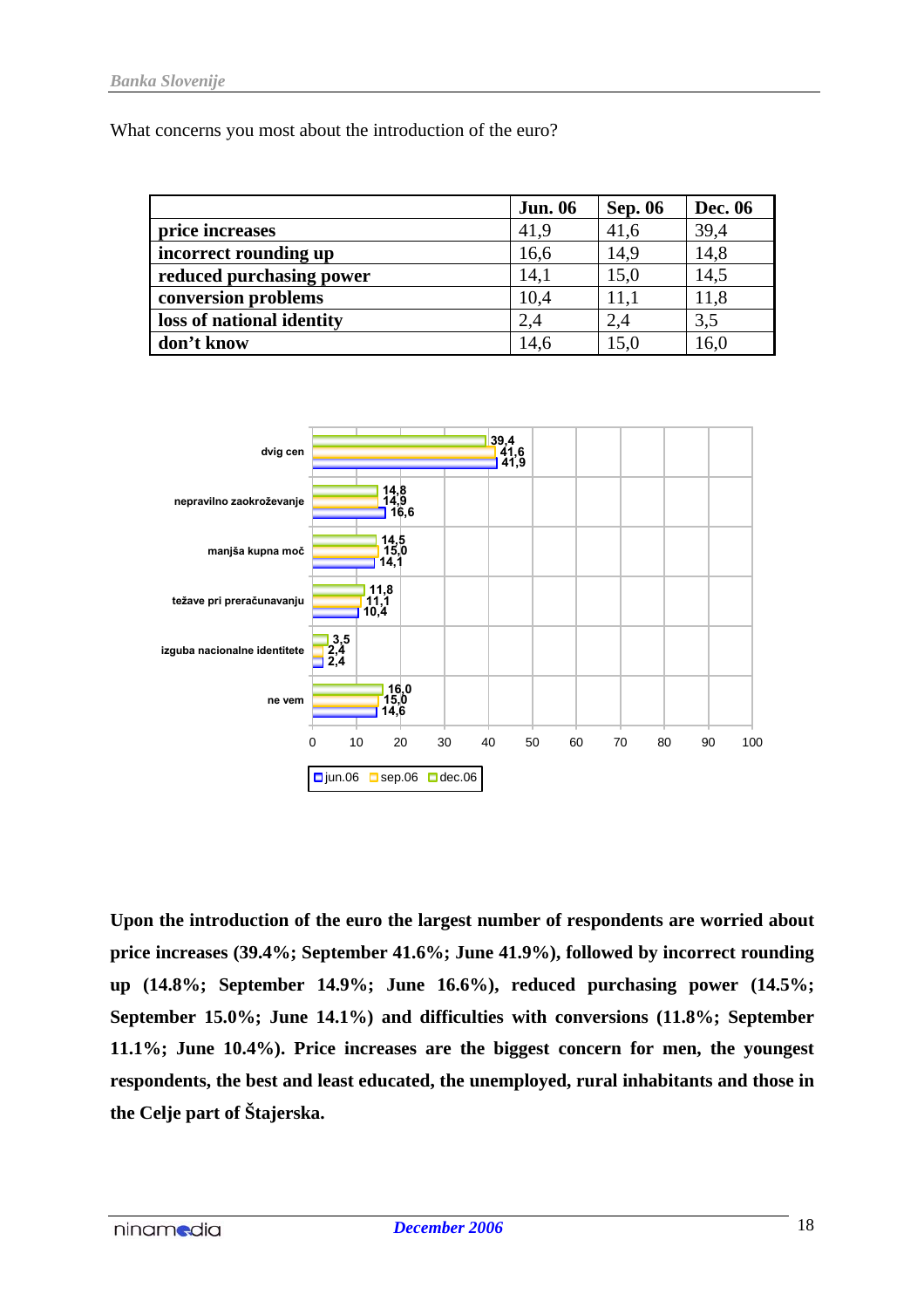Will the introduction of the euro have positive or negative consequences for you personally?

|            | <b>Jun. 06</b> | <b>Sep. 06</b> | Dec. 06                           |
|------------|----------------|----------------|-----------------------------------|
| positive   | 22<br>33.-     | າເ<br>33.      | 36,5                              |
| negative   | 24,9           | 26.6           | 40.Z                              |
| don't know | $-41.$         | n <del>n</del> | $\overline{\phantom{a}}$<br>ن ، ر |



**Over a third of respondents (36.5%; September 35.7%; June 33.4%) thought that the introduction of the euro would be positive for them personally, over a quarter (26.2%; September 26.6%; June 24.9%) held the opposite view, and 37.3% of respondents could not say. Negative effects of the euro on personal status are anticipated in the largest numbers by women, those with primary education, residents of the countryside and Dolenjska and those respondents that do not have sufficient information about the introduction of the euro.**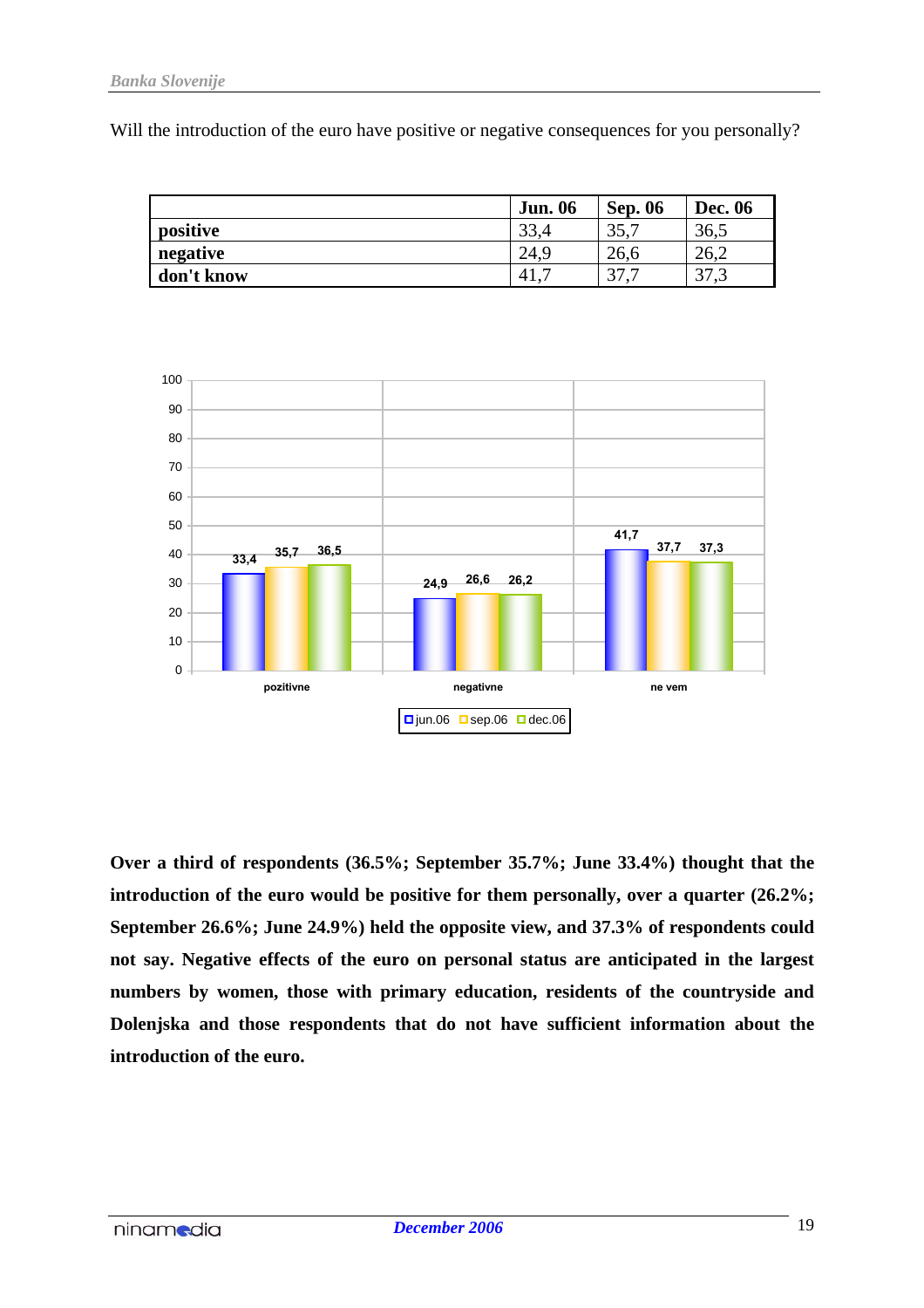#### *Banka Slovenije*

Are you familiar with euro banknotes and coins?

![](_page_19_Figure_2.jpeg)

![](_page_19_Figure_3.jpeg)

**A total of 82.9% of respondents are familiar with euro banknotes and coins (September 84.8%, June 84.1%). Of those that are not familiar, the largest numbers are women, the elderly, those less educated, pensioners and those living in the biggest towns and cities and in Dolenjska.**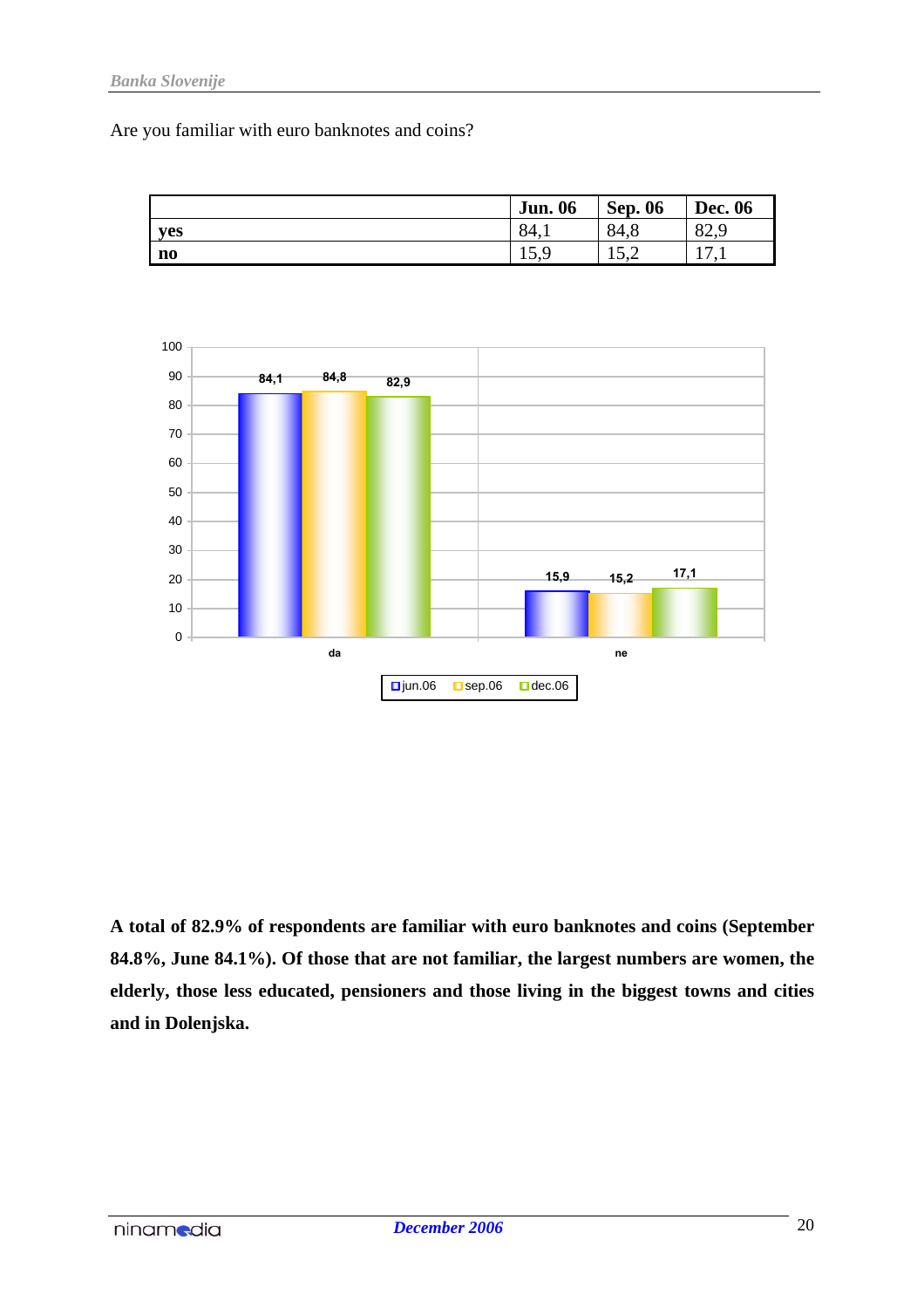## *(Answered by those already familiar with euro banknotes and coins)*

Have you already used euro banknotes and coins?

|              | <b>Jun. 06</b> | <b>Sep. 06</b>                    | <b>Dec. 06</b>                        |
|--------------|----------------|-----------------------------------|---------------------------------------|
| <b>ves</b>   | 88,0           | O <sub>7</sub><br>-<br>$\sigma$ . | റ<br>02.J                             |
| $\mathbf{n}$ | $1 \Delta$ .   | $\sim$<br>ن که ا                  | $\overline{ }$<br>$\overline{ }$<br>. |

![](_page_20_Figure_4.jpeg)

**This time the survey included 82.3% of respondents who had thus far already used euro banknotes and coins (September 87.7%; June 88.0% of respondents). Among those that have not used them there are slightly more women, old people, those with primary education, pensioners, rural residents and those living in the Celje part of Štajerska.**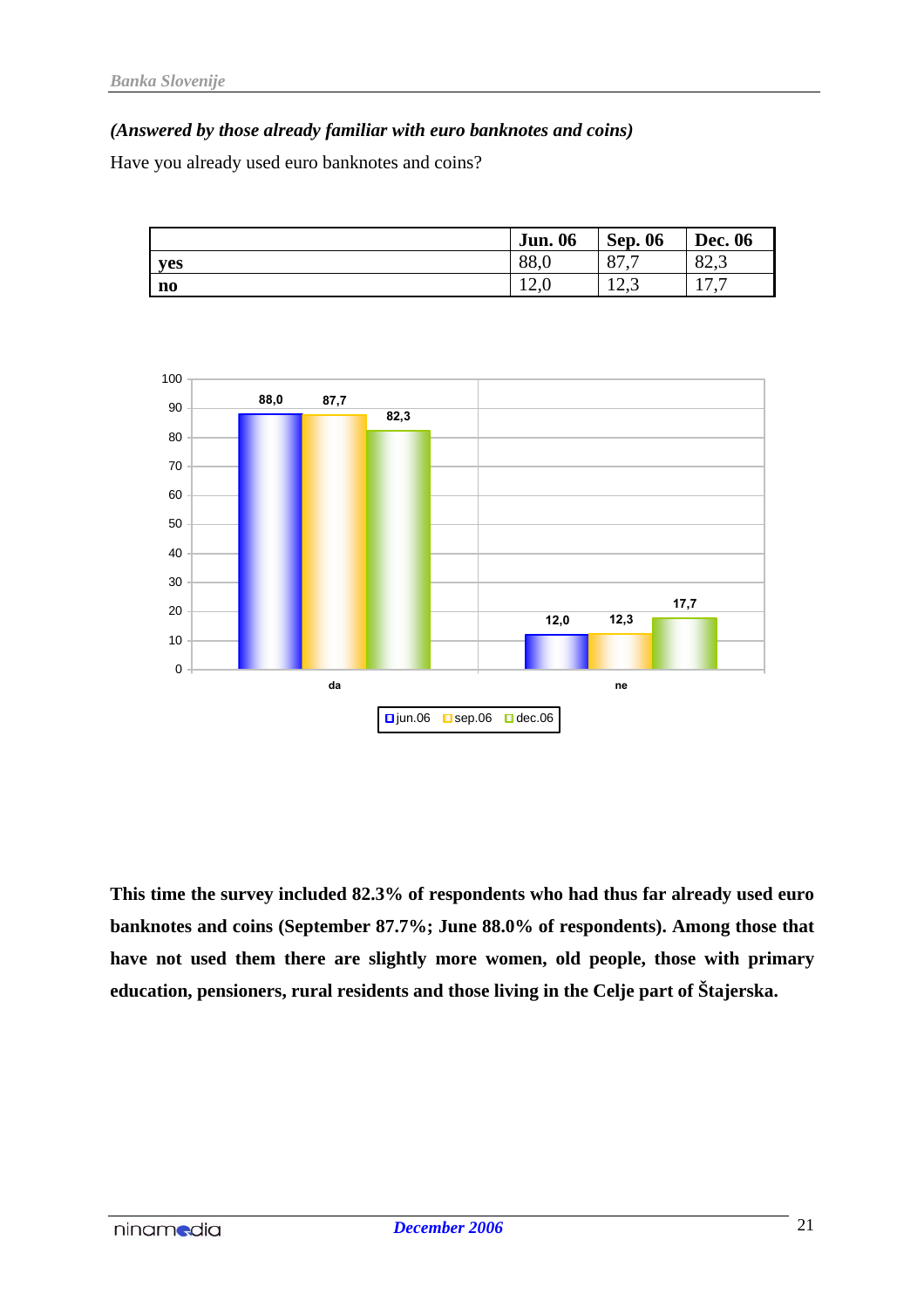## *(Answered by those already familiar with euro banknotes and coins)*

Can you list the denominations (value) of euro banknotes?

|                            | <b>Jun. 06</b> | <b>Sep. 06</b> | Dec. 06 |
|----------------------------|----------------|----------------|---------|
| $5 \in$                    | 56,1           | 51,7           | 58,4    |
| $10 \in$                   | 78,1           | 75,1           | 82,6    |
| $20 \in$                   | 70,2           | 66,7           | 76,6    |
| $50 \in$                   | 75,7           | 76,2           | 81,0    |
| $100 \in$                  | 81,5           | 80,9           | 86,0    |
| $200 \in$                  | 44,5           | 41,2           | 53,8    |
| 500€                       | 64,9           | 60,7           | 76,4    |
| don't know, don't remember | 10,8           | 11,2           | 6,0     |

![](_page_21_Figure_4.jpeg)

**In listing the denominations of euro banknotes the largest number of respondents mentioned the 100 euro note (86.0%; September 80.9%; June 81.5%), followed by 10 euro notes (82.6%; September 75.1% June 78.1%), 50 euros (81.0%; September 76.2%; June 75.7%), 20 euros (76.6%; September 66.7%; June 70.2%) and 500 euros (76.4%; September 60.7%; June 64.9%). The least mentioned banknotes were for 200 euros (53.8%) and 5 euros (58.4%). A total of 6% of respondents could not list any denomination. On average there is considerably better familiarity than in September and June.**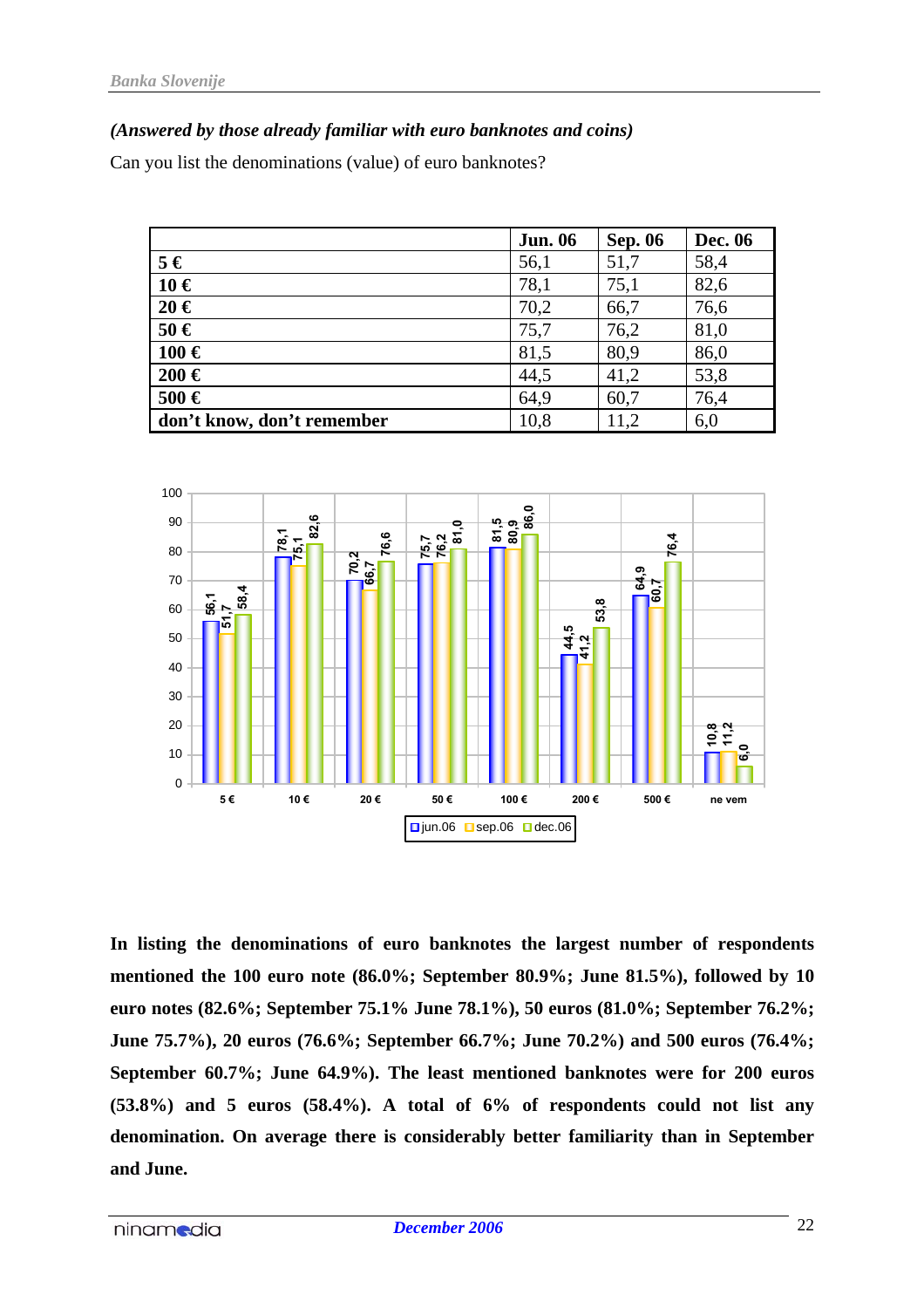Will your attitude to the coins change with the introduction of the euro?

|                                                             | <b>Sep. 06</b> | Dec. 06 |
|-------------------------------------------------------------|----------------|---------|
| I have been using the coins now and will do then            | 51.9           | 53,9    |
| I have not been using the coins but I will do then          | 40,2           | 42,4    |
| I have not been using the coins yet and will not do so then | 4,0            | 1.3     |
| don't know, no answer                                       | 3.9            | 2.4     |

![](_page_22_Figure_3.jpeg)

**Among the majority of respondents, their attitude to the coins will not change, since more than half of the respondents (53.9%; September 51.9%) have already been using the coins and will continue to do so, just over 42 per cent have not yet used them but will do so now, while an insignificant proportion of respondents stated that they had not yet used them and would not do so in the future. The largest numbers of respondents who have thus far not used the coins but will do so now can be found among men, the youngest respondents, the most educated, pupils and students, residents of small towns and the biggest towns and cities and respondents from the Maribor part of Štajerska.**